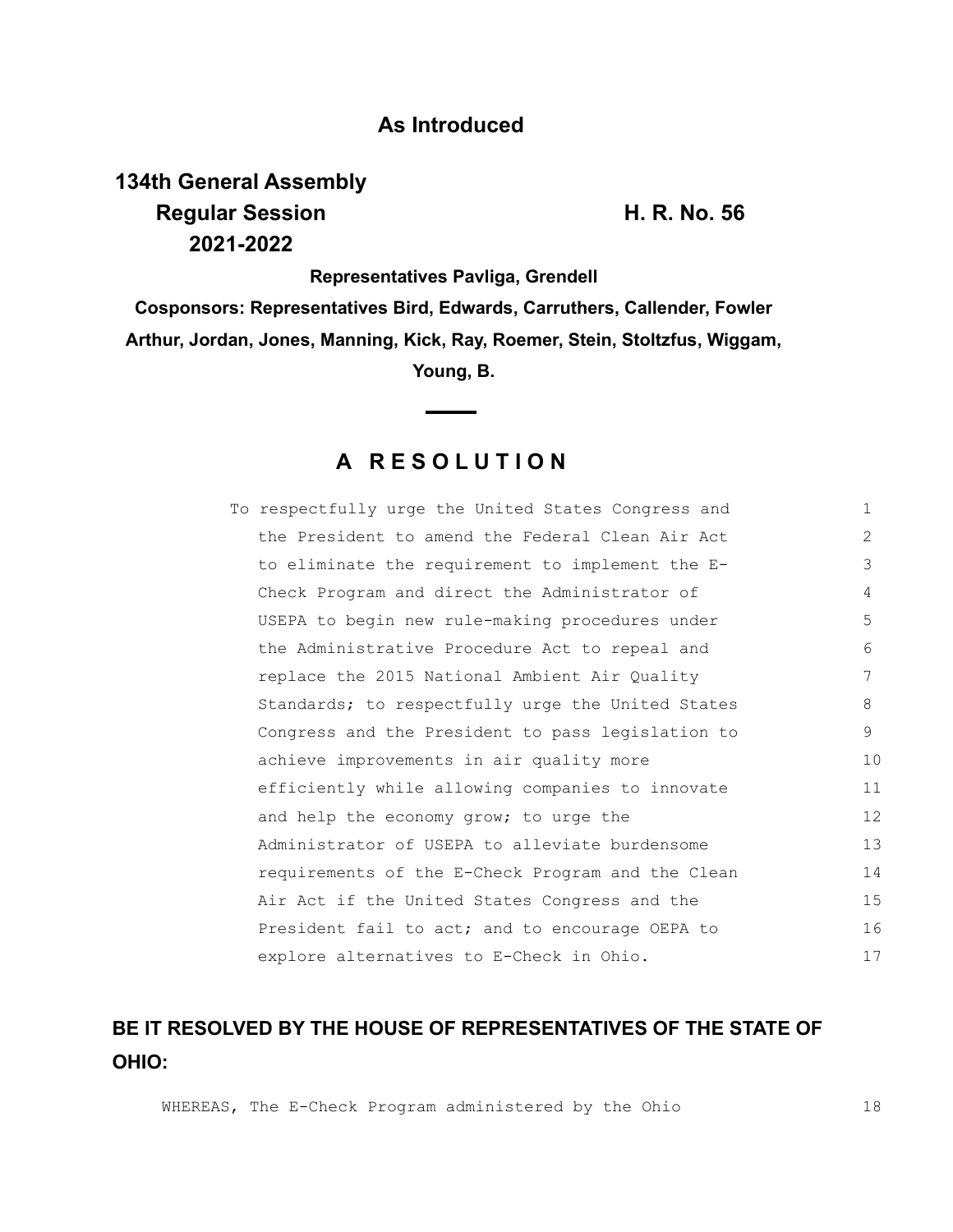### **H. R. No. 56 Page 2 As Introduced**

Environmental Protection Agency (OEPA) imposes burdensome and costly motor vehicle emissions testing requirements on the citizenry of Northeast Ohio and wastes Ohio's valuable tax dollars; and

WHEREAS, The E-Check Program has a disproportionate impact on poor and lower and middle class citizens because such citizens are more likely to own older motor vehicles that are subject to the E-Check Program, and those vehicles are more likely to fail an emissions test under the Program. In many cases, a vehicle that is subject to the E-Check Program is the only mode of transportation available to an individual and is vital for maintaining employment, making doctor visits, purchasing food and other necessities, and living a stable and normal life; and

WHEREAS, E-Check inspectors indicate that older vehicles function well and produce minimal pollution but, nonetheless, fail E-Check emissions tests. Often, this is due to antiquated on-board computers that malfunction more frequently. Thus, in such cases, E-Check results in eliminating an individual's only mode of transportation simply because of an inconsequential computer malfunction that is not related to actual emissions or increased pollution; and

WHEREAS, Air quality throughout the United States has improved significantly and dramatically from 1970 to the present day. For example, USEPA found that by 2015, the combined emissions of six common pollutants (including carbon monoxide, lead, nitrogen dioxide, and volatile organic compounds) had dropped 71%. This progress occurred while the U.S. population and economy continued to grow, Americans drove more miles, and energy use increased; and

 WHEREAS, Many tests indicate that no measurable improvement in air quality is achieved through implementation of 49 50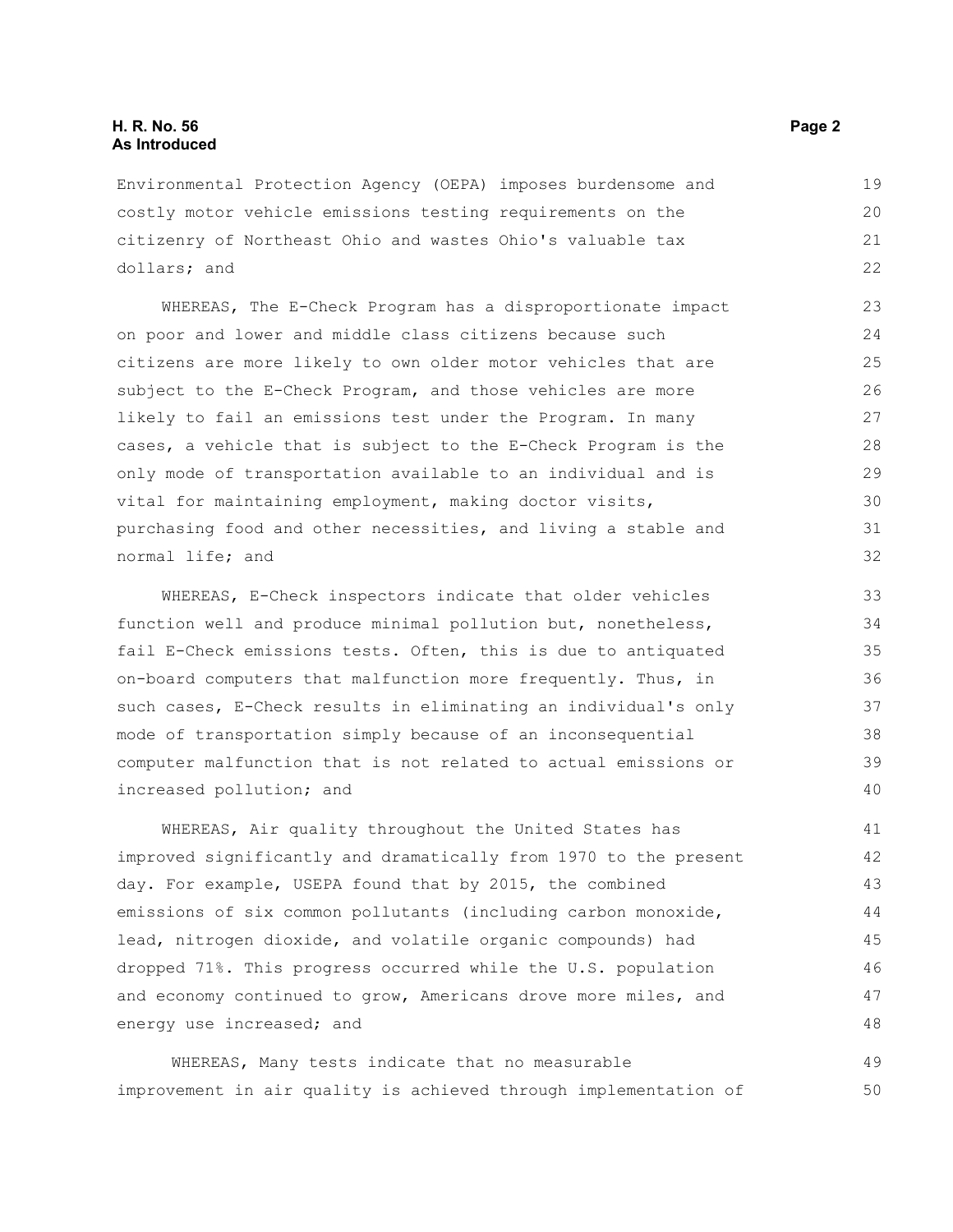### **H. R. No. 56 Page 3 As Introduced**

the E-Check Program. Many experts believe that improved technology by automobile manufacturers has reduced motor vehicle emissions much more effectively than government-imposed emissions testing. For example, according to University of Denver Senior Research Engineer Gary Bishop, emissions testing "costs lots of money" but "does almost nothing to clean up the air." Bishop has pioneered many new methods of emissions sensor testing and found that in Tulsa, Oklahoma, which has no emission testing program, emissions were no worse than in areas with strict emissions testing regimes. Other reports, such as a recent State of Colorado audit, conclude that the "public need" for emissions testing is "uncertain" and recommend exempting vehicles from model year 2001 onward. In Ohio, implementation of this recommendation would result in almost total elimination of E-Check because Ohio does not test vehicles more than 25 years old. Thus, only vehicles built between 1997 and 2000 would be subject to testing under the E-Check Program; and 51 52 53 54 55 56 57 58 59 60 61 62 63 64 65 66 67

 WHEREAS, The Federal Clean Air Act requires geographic areas within states that are classified as nonattainment for specified criteria pollutants to implement emissions reduction strategies including, in some circumstances, vehicle emissions testing programs; and

WHEREAS, The Northeast Ohio area is currently in marginal non-attainment status for ozone based on the most recently available air quality monitoring data; however, OEPA continues to require the implementation of the E-Check Program, notwithstanding that other alternative emissions reduction strategies are available; and

WHEREAS, Through rulemaking, USEPA has made the emissions standards for certain criteria pollutants more stringent, thereby threatening Northeast Ohio's attainment status; and

WHEREAS, In particular, the stringency of the 2015 National

79 80 81

82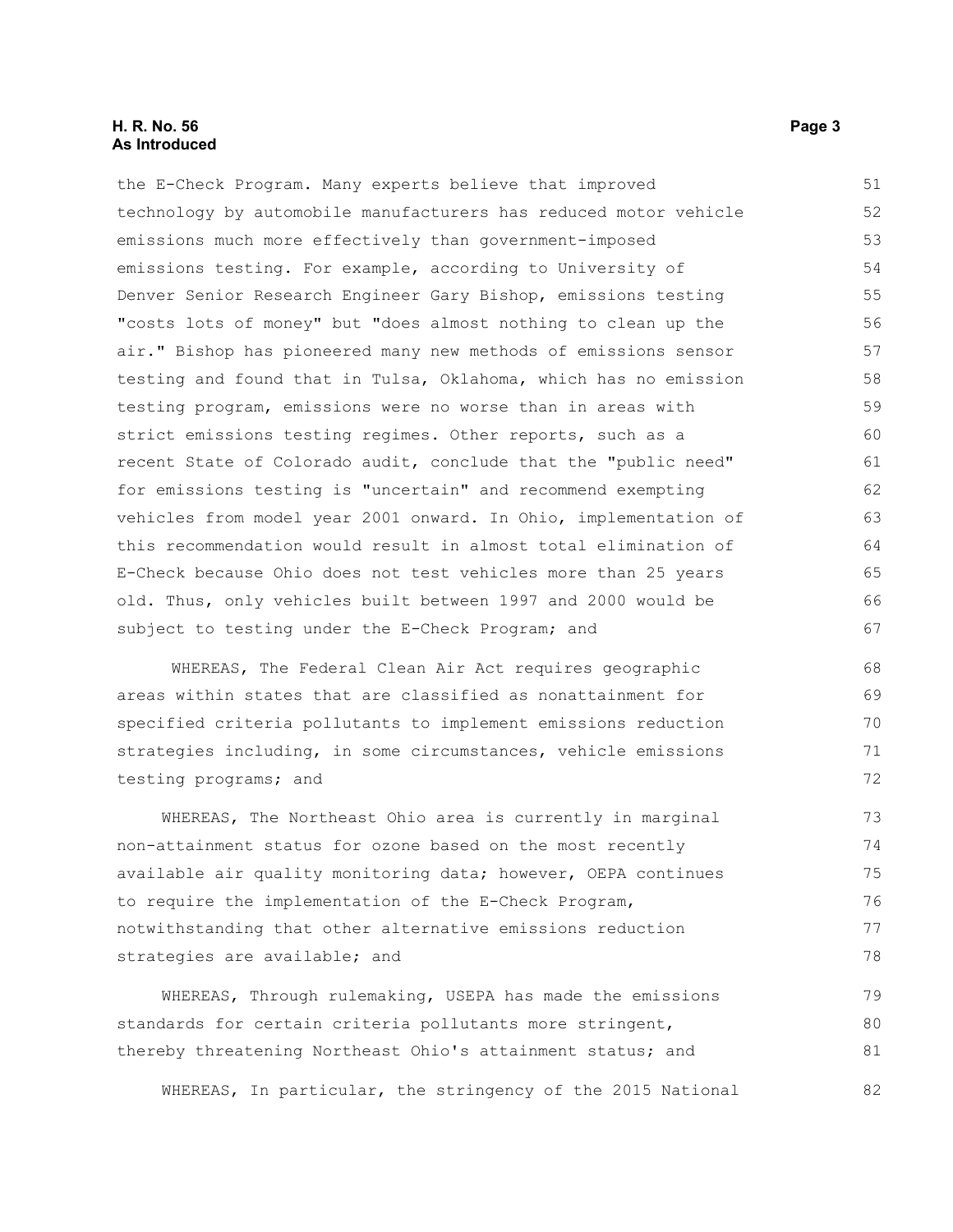### **H. R. No. 56 Page 4 As Introduced**

Ambient Air Quality Standards (NAAQS) directly impedes the progress Northeast Ohio has made in reaching attainment status. Northeast Ohio was redesignated as attainment for ozone under the NAAQS that were established in 2008. As part of that redesignation, Ohio amended its state implementation plan under the Clean Air Act to provide for the maintenance of the ozone standard in Northeast Ohio for ten years. The plan includes E-Check as one of the methods for maintaining that ozone standard in Northeast Ohio. If Ohio wants to eliminate E-Check in Northeast Ohio, it must show that its elimination would not interfere with any applicable requirement concerning attainment or result in any "backsliding" of attainment status. In 2015, USEPA made the standard for ozone more stringent. The result is that Northeast Ohio is unjustly subjected to an unattainably harsh standard that has changed course midstream, which makes it difficult to ever eliminate the E-Check Program in that area; and 83 84 85 86 87 88 89 90 91 92 93 94 95 96 97 98 99

WHEREAS, The chronological proximity between the 2008 and 2015 revisions to the NAAQS and frequency with which NAAQS are revised does not give Northeast Ohio and other areas an opportunity to properly devise a plan to reach attainment status or any assurance that attainment status will not be interfered with. Thus, planning ahead in order to comply with the requirements is impossibly difficult; and 100 101 102 103 104 105 106

WHEREAS, The inability to implement viable alternatives to E-Check unjustly results in the continued implementation of the E-Check Program in Northeast Ohio; and 107 108 109

WHEREAS, The E-Check Program is currently in place in seven counties in Ohio, all in Northeast Ohio. Implementation of the Program costs Ohio about \$10.6 million dollars per year. As a result of the 2015 NAAQS, it is projected that at least one other major area, Southwest Ohio (including the areas of Cincinnati and Dayton), may be required to implement the E-Check 110 111 112 113 114 115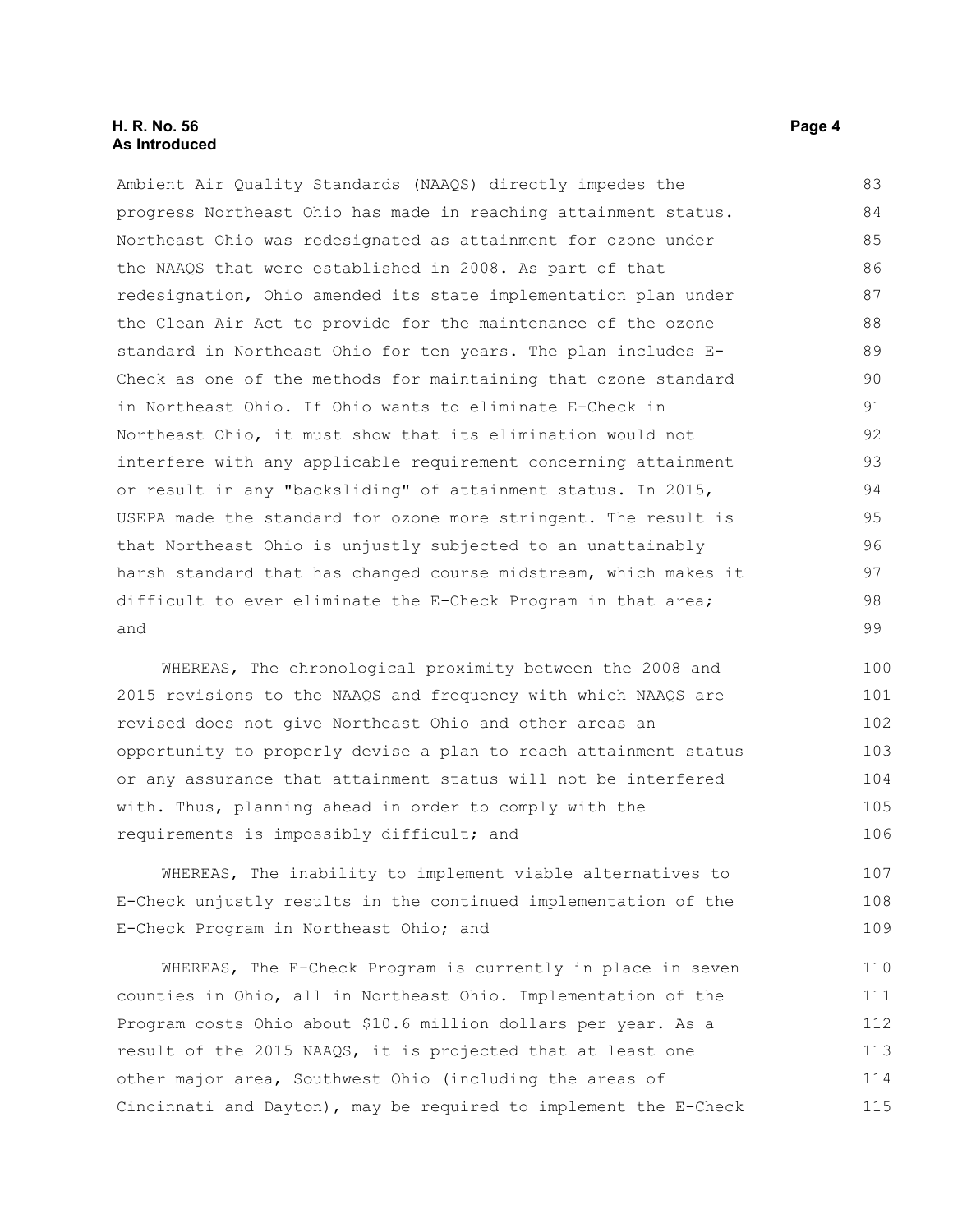### **H. R. No. 56 Page 5 As Introduced**

Program or find other reductions in emissions as it is also in marginal non-attainment for ozone. If Southwest Ohio implements the E-Check Program, Ohio's total costs may be as high as \$25 million per year. It is also possible that the 2015 NAAQS will cause other areas of Ohio to fall out of attainment status, thus, increasing the costs even further. While the purported purpose of the E-Check Program is to contribute to a cleaner environment, it appears that Ohio's tax dollars would be better spent on more effective environmental programs such as saving Ohio's nuclear industry, providing subsidies to wind and solar projects, or improving water quality in Lake Erie; and 116 117 118 119 120 121 122 123 124 125 126

WHEREAS, Prevailing winds from manufacturing areas to the west of Northeast Ohio, such as Chicago, Detroit, and Toledo, can increase air pollutants in Northeast Ohio, and, in addition, car and truck travel on interstate highways, such as Interstate 90 and the Ohio Turnpike, to and through the area regularly results in increased air pollution; now therefore be it 127 128 129 130 131 132

RESOLVED, That we, the members of the House of Representatives of the 134th General Assembly of the State of Ohio, respectfully urge Congress and the President to do all of the following: 133 134 135 136

-- Amend the Federal Clean Air Act to eliminate the requirement to implement the E-Check Program; 137 138

-- Direct the Administrator of USEPA to begin new rulemaking procedures under the Administrative Procedure Act to repeal and replace the 2015 NAAQS and prohibit the Administrator from revising the NAAQS more than once every fifteen years; 139 140 141 142

-- Introduce and pass legislation to achieve improvements in air quality while allowing companies to innovate and help the economy grow; and be it further 143 144 145

RESOLVED, That we, the members of the House of

146